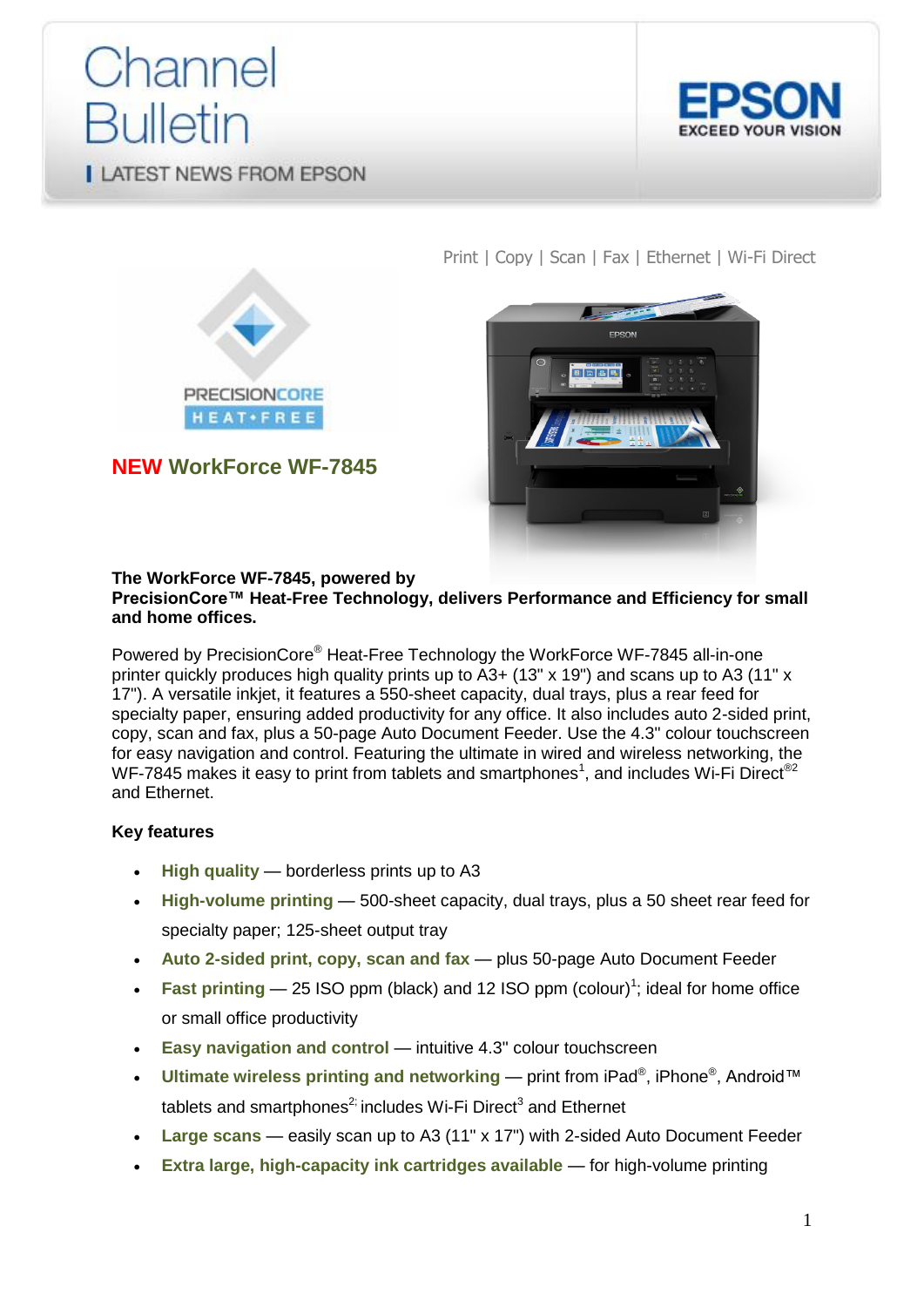# **TARGET MARKET AND POSITIONING:**

Powered by PrecisionCore, Epson's most advanced printhead technology, the **WorkForce WF-7845** multi-function inkjet printer ensures peak A3/A3+ productivity and flexible paper handling. It is primarily aimed at small offices users who require A3/A3+ professional quality colour output with laser sharp text at an affordable price.

### **PRECISIONCORE INKJET TECHNOLOGY**

Epson Heat-Free Technology does not require heat in the ink ejection process. Instead pressure is applied to the Piezo element, which flexes backwards and forwards firing the ink from the printhead.

In contrast, other technologies work with heat. Laser printers need to heat the fuser to enable printing, for example**.**

#### **Fast print speeds**

Get fast print speeds that rival those of colour lasers. Now you can speed through critical print jobs and focus on your business.

The WorkForce WF-7845 delivers professional quality, fast print speeds, making it easy to increase productivity, without compromising quality. Boasting fast print speeds of up to **25 ISO ppm** (black) and **18 ISO ppm**<sup>1</sup> (colour), any project can be handled with speed and ease.

## **High colour resolution**

Packing a greater number of nozzles into a smaller surface area, this highresolution inkjet printhead, along with PrecisionCore technology, gives you ultra-sharp text, as well as stunning graphics and images — all with smooth gradations on both plain and specialty paper.





#### **Efficient — Versatile paper handling PLUS duplex ADF**

This model comes with a **50-sheet automatic document feeder** and offers duplex print, scan, copy and fax functions. The Workforce WF-7845 is always ready to print with the **two 250-sheet front loading paper trays**, PLUS the **rear specialty tray** to accommodate specialty media. Your customers can get creative by printing on envelopes, labels, card stock and more

#### **High-speed faxing**

Fax as fast as **3 seconds per page**, save up to 180 pages in memory, and store up to **200 numbers**. Using the included PC-Fax, users can even send a **colour fax** right from their computer. It's a great way to save time and paper.



**PRECISIONCORE** HEAT.FREE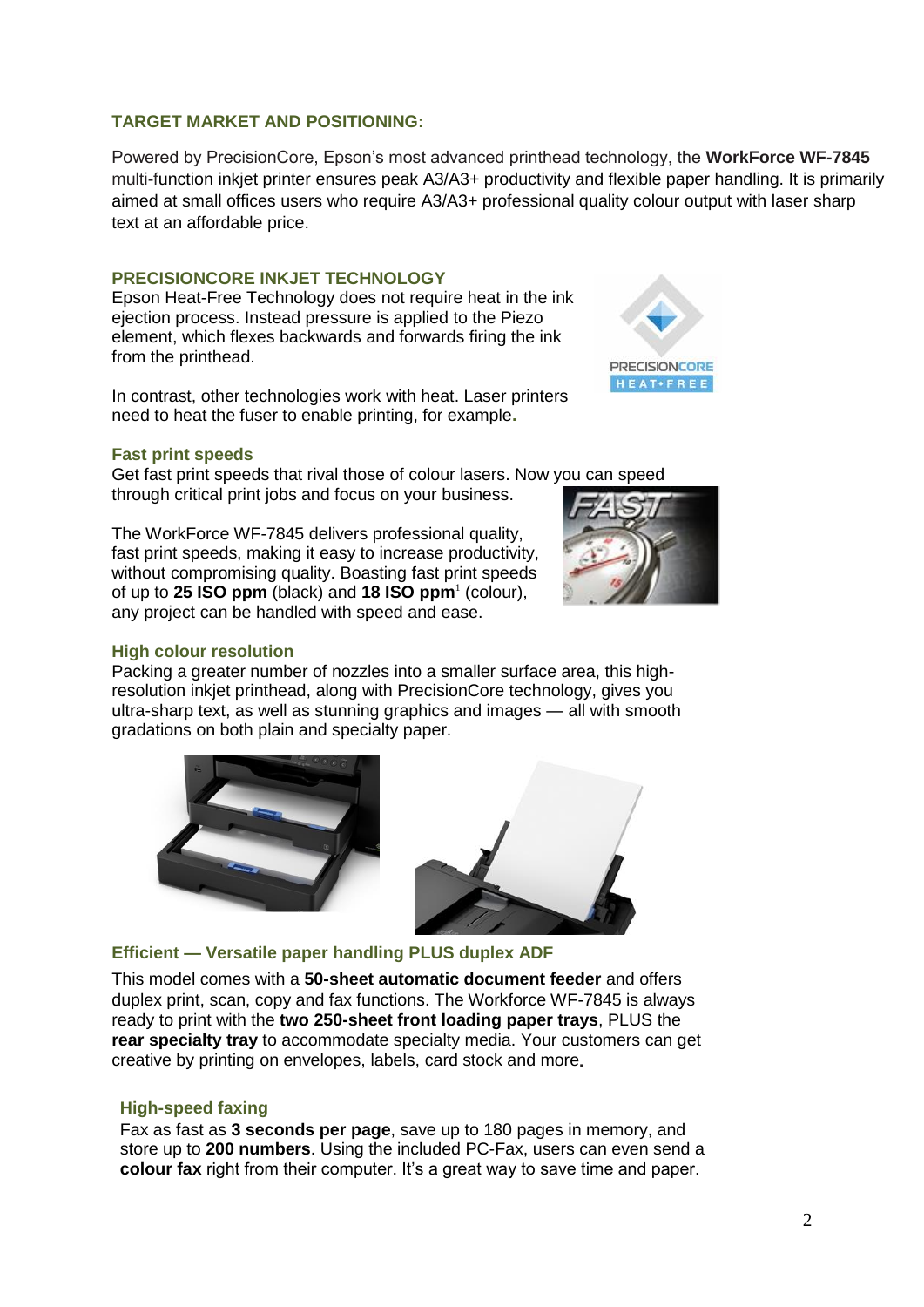#### **Extremely durable prints**

Exclusive to Epson, **DURABrite™ Ultra ink** is a versatile pigment based, 4 colour ink technology which delivers brilliant, ultra-sharp detail on plain and specialty papers. These **fast drying inks** deliver durable prints that are **water, fade and smudge resistant**, as well as **highlighter friendly**.



#### **Ultra-sharp text and vibrant graphics**

Delivering perfectly round droplets and extremely accurate dot placement, these remarkable printers produce extraordinary output, whatever the application. You get laser sharp text for truly impressive results.

#### **The ultimate in wireless and network printing**

Using the WorkForce WF-7845 all-in-one has never been easier — whether in the office, on the road or even across the globe.

#### **Simple wireless connectivity**

Connect to your wireless network in a snap — even the latest wireless standard,

802.11 n, is supported. No network? No problem. **Wi-Fi Direct** means no router is required<sup>3</sup> enabling users to easily connect to wireless networks in seconds, allowing printing from virtually any room in the office.

#### **Wired networking**

Built-in **Ethernet** makes sharing the printer on your network quick and easy.

#### **Print and share from anywhere in the world**<sup>2</sup>

Print wirelessly from your iPad, iPhone, tablet or smartphone using **Epson Connect**. Easily print documents, photos, emails and web pages while in your office, on the road or across the globe. You can also scan your documents and save them to the cloud for access anytime, anywhere.

#### **Print from your iPad or iPhone**

Apple® AirPrint™ makes it simple to print emails, photos, web pages and documents straight from your iPad or iPhone. There's no software to download, no drivers to install and no cables to connect. Your Apple device will automatically connect to the printer.

#### **Intuitive 4.3" touchscreen with gesture**

The WorkForce WF-7845 has a built-in **4.3" touchscreen** with a keypad and gesture navigation that easily guides users through routine and complex tasks.

#### **Save energy, save paper**

The WorkForce WF-7845 includes features such automatic, two-sided printing and copying, users can save up **to 50% on paper supply**.

#### **Brilliant Results. Great Value**.

The WorkForce WF-7845 not only provides brilliant results for the home and

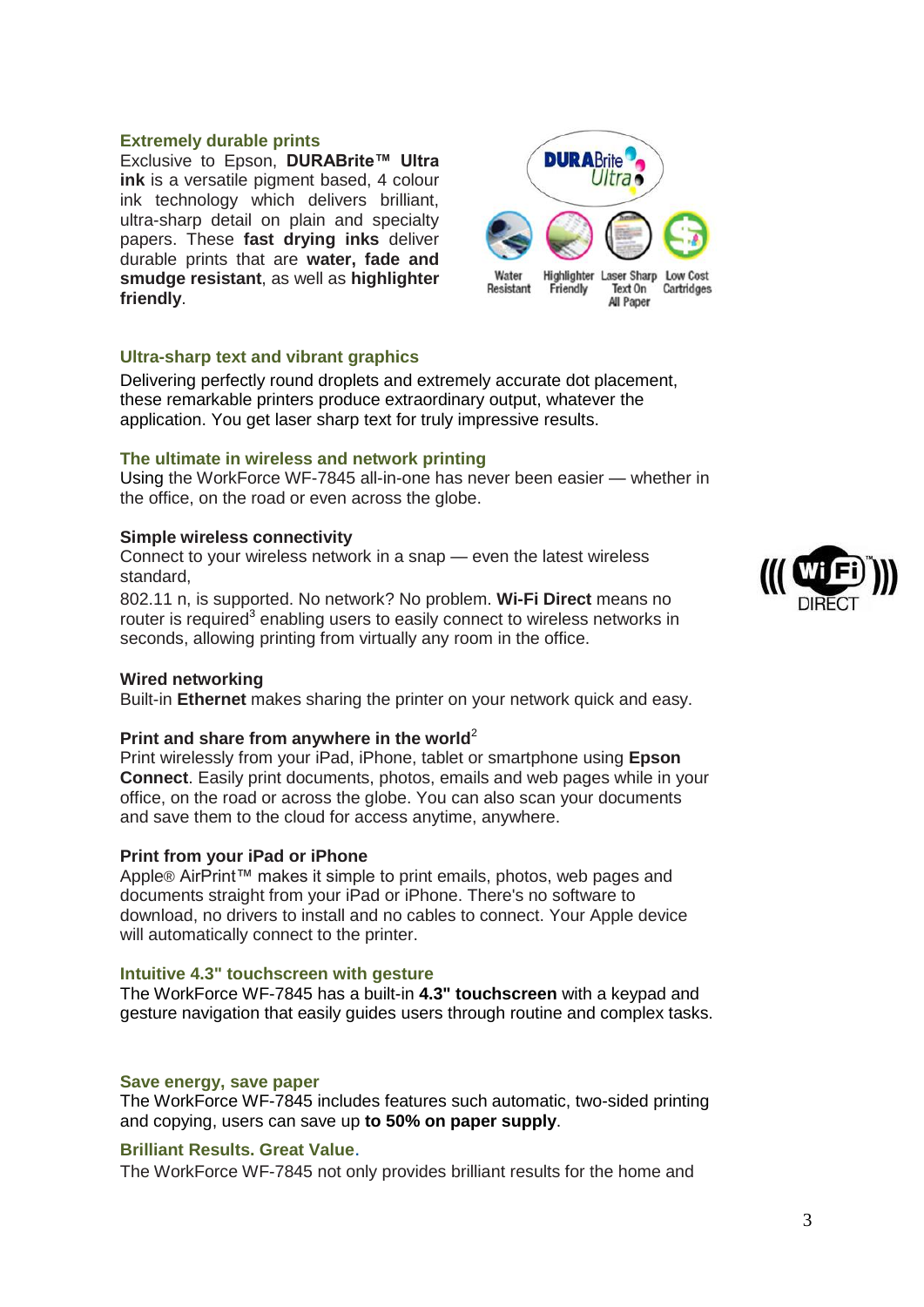office, but also a **smart value choice** for the cost conscious consumer.

With **individual ink cartridges**, users only replace cartridges as needed, rather than the conventional process of having to replace tricolour cartridge despite only having consumed one of the colours it contains. Also, there is a wide range of ink cartridge sizes available to suit varying user needs – including **extra high capacity** and **value packs** for higher productivity and savings.



#### **Save with Epson**

Featuring high capacity individual ink cartridges, offering higher productivity and savings with XL size ink cartridges, providing **6 x more prints** than standard capacity cartridges and yields up to **2,200 pages** in black and **1,100 pages** in colour.

#### **CoverPlus**

The Epson WorkForce WF-7845 is backed by a 2 Years On-Site Epson CoverPlus service pack.

 $2$ YEARS **Epson CoverPlus** 

2 Years Return to Base Epson CoverPlus provides additional two years peace of mind; covering parts, labour & on-going technical support.

1 Black and colour print speeds are measured in accordance with ISO/IEC 24734. Actual print times will vary based on system configuration, software, and page complexity. See **[www.epson.com.au/printspeed](http://www.epson.com.au/printspeed/)** for details, including complete ISO reports.

2 Most features require an Internet connection to the printer, as well as an Internet- and/or email-enabled device. For a list of Epson Connect™ enabled printers and compatible devices and apps, visit www.epson.com/connect

3 Wi-Fi CERTIFIED™; level of performance subject to the range of the router being used. Wi-Fi Direct may require printer software.

| <b>PRODUCT SPECIFICATION</b> |                      |
|------------------------------|----------------------|
| Printer type                 | Multifunction        |
| Ink type                     | DURABrite® Ultra Ink |
| Ink colours                  |                      |
| No. of cartridges            |                      |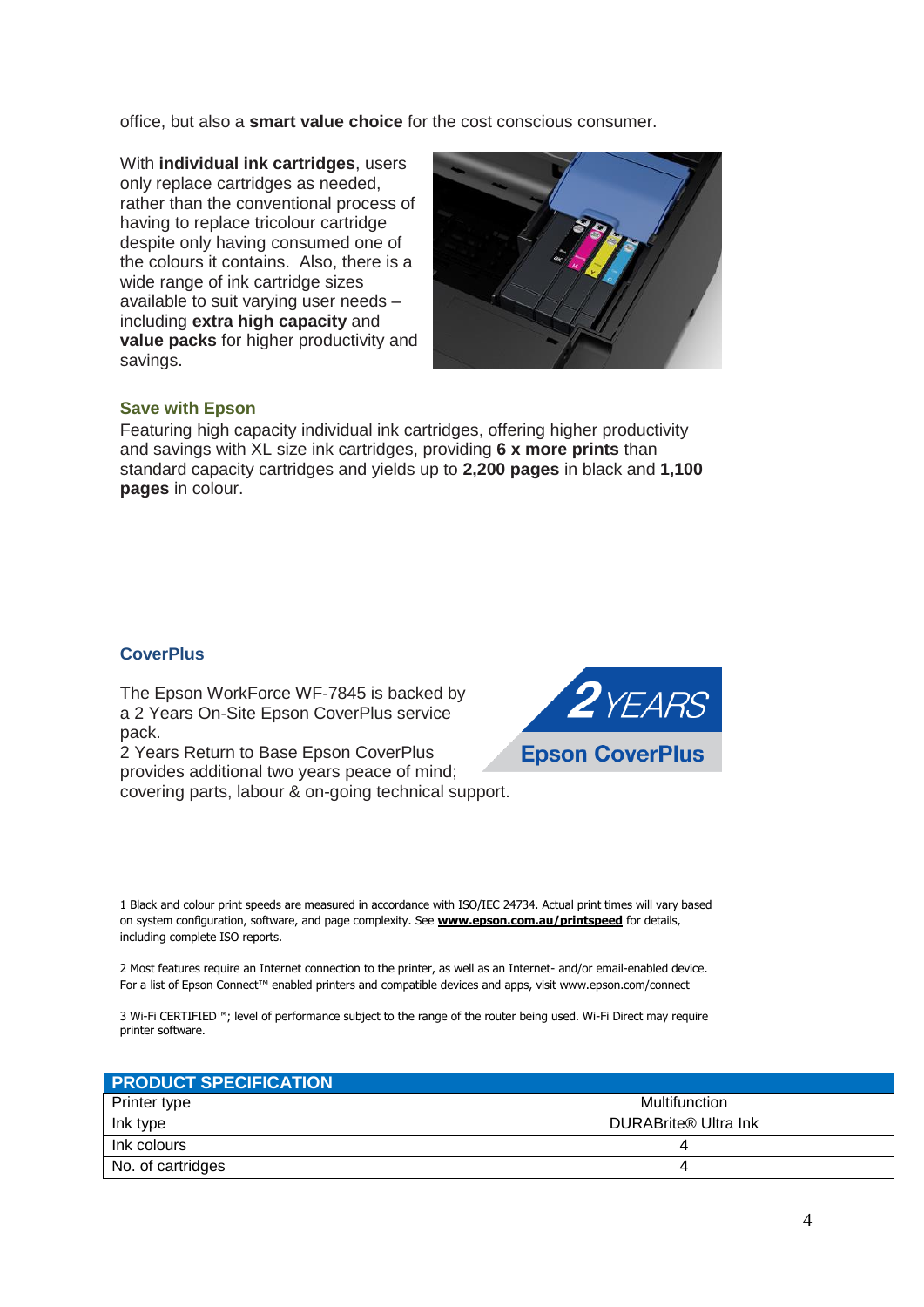| Cartridge Yield (812XXL Cartridges) Black only | Approx. 2200 pages black                     |  |
|------------------------------------------------|----------------------------------------------|--|
| Cartridge Yield (812XL Cartridges)             | Approx. 1100 pages black / 1100 pages colour |  |
| Cartridge Yield (812 Standard Cartridges)      | Approx. 350 pages black / 300 pages colour   |  |
| Max print resolution                           | 4800 x 2400 dpi                              |  |
| Max scan resolution                            | 1200 x 2400 dpi                              |  |
| ISO/IEC 24734 Print speed black (1-side)       | 25 ppm                                       |  |
| ISO/IEC 24734 Print speed black (2-sided)      | 16 ppm                                       |  |
| ISO/IEC 24734 Print Speed Colour (1-side)      | 12 ppm                                       |  |
| ISO/IEC 24734 Print Speed Colour (2-sided)     | 9 ppm                                        |  |
| Scan to PC / Scan to PDF / Scan to email       | Yes / Yes / Yes                              |  |
| Hi Speed USB Connectivity                      | Yes                                          |  |
| Wi-Fi Direct / Ethernet / Epson Connect        | Yes / Yes / Yes                              |  |
| Fax / ADF / Duplex                             | Yes / Yes / Yes                              |  |
| <b>LCD</b> viewer                              | 4.3" Touch Panel                             |  |
| A4 paper capacity                              | 550                                          |  |
| <b>PRODUCT INFORMATION</b>                     |                                              |  |
| Product code                                   | C11CH67502                                   |  |
| <b>Barcode</b>                                 | 9314020633256                                |  |
| Predecessor                                    | WF-7725                                      |  |
| Dimensions (mm $- w x d x h$ )                 | 515 x 450 x 350                              |  |
| Weight (kg)                                    | 20.6 Kg                                      |  |
| Carton dimensions (mm $- w x d x h$ )          | 590 x 525 x 469                              |  |
| Packed weight (kg)                             | 22.8 Kg                                      |  |
| Cartons per pallet                             | 16                                           |  |